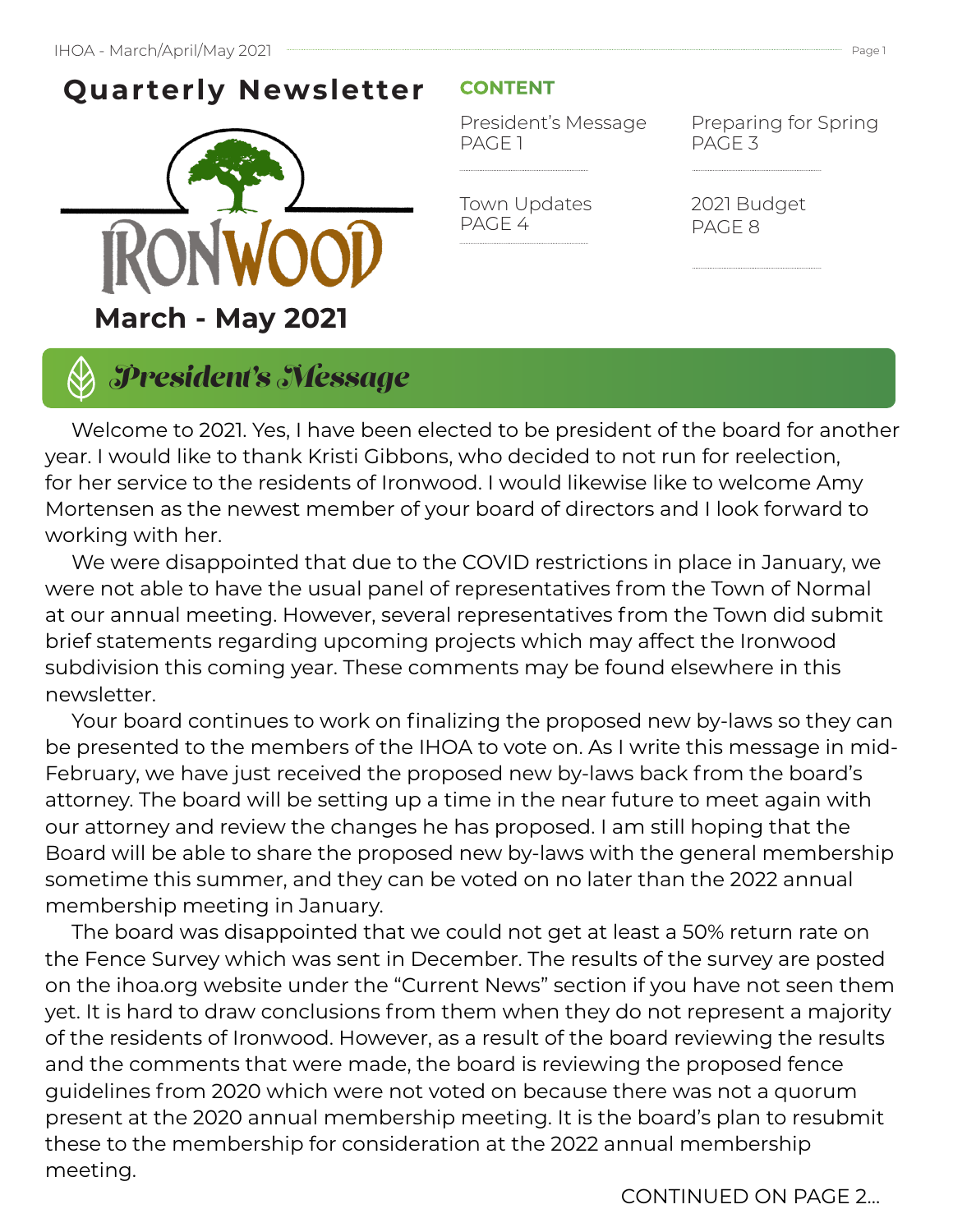### *Snow Removal Thanks*

 Thank you to the homeowners who clear the walks and bus stop areas for residents and students during snowy weather. Is it a Town ordinance? No. A subdivision covenant? No. Just a nice thing to do. The safety and ease of walking is appreciated. Many have continued to exercise outside on the walks during these winter days.



#### **Snow Parking Ban Reminder**

 Hopefully the days of snow are behind us when you receive this, but remember the Town of Normal snow bans' policy.

 Often times when 2" or more of snow has accumulated, the Public Works Department will issue a snow parking ban. When a parking ban is activated:

- No parked cars are permitted on any streets.
- Cars must be moved to a driveway, garage, or parking lot.
- Normal Police may ticket cars for not complying.

 If you do not have a driveway or garage, you may park for free in the parking lots of the Town's parks, including but not limited to:

• Anderson, Fairview, Maxwell, Rosa Parks Commons, Shepard, Underwood

### *President's Message Continued...*

 The board has also decided to continue to use Zoom to allow residents to listen in at the monthly board meetings. We will continue to do this until the COVID restrictions on the clubhouse are lifted to the point that residents can attend the meetings in person. Watch for the announcements of upcoming board meetings either in the "Current News" section of ihoa.org or Nextdoor for information on how to join the Zoom coverage of the board meeting.

 Hopefully we will be seeing warmer weather in the near future. As spring does arrive, I would encourage residents to help maintain the wonderful appearance of our subdivision by properly maintaining their yards and landscaping.

David Brown, president IHOA Board of Directors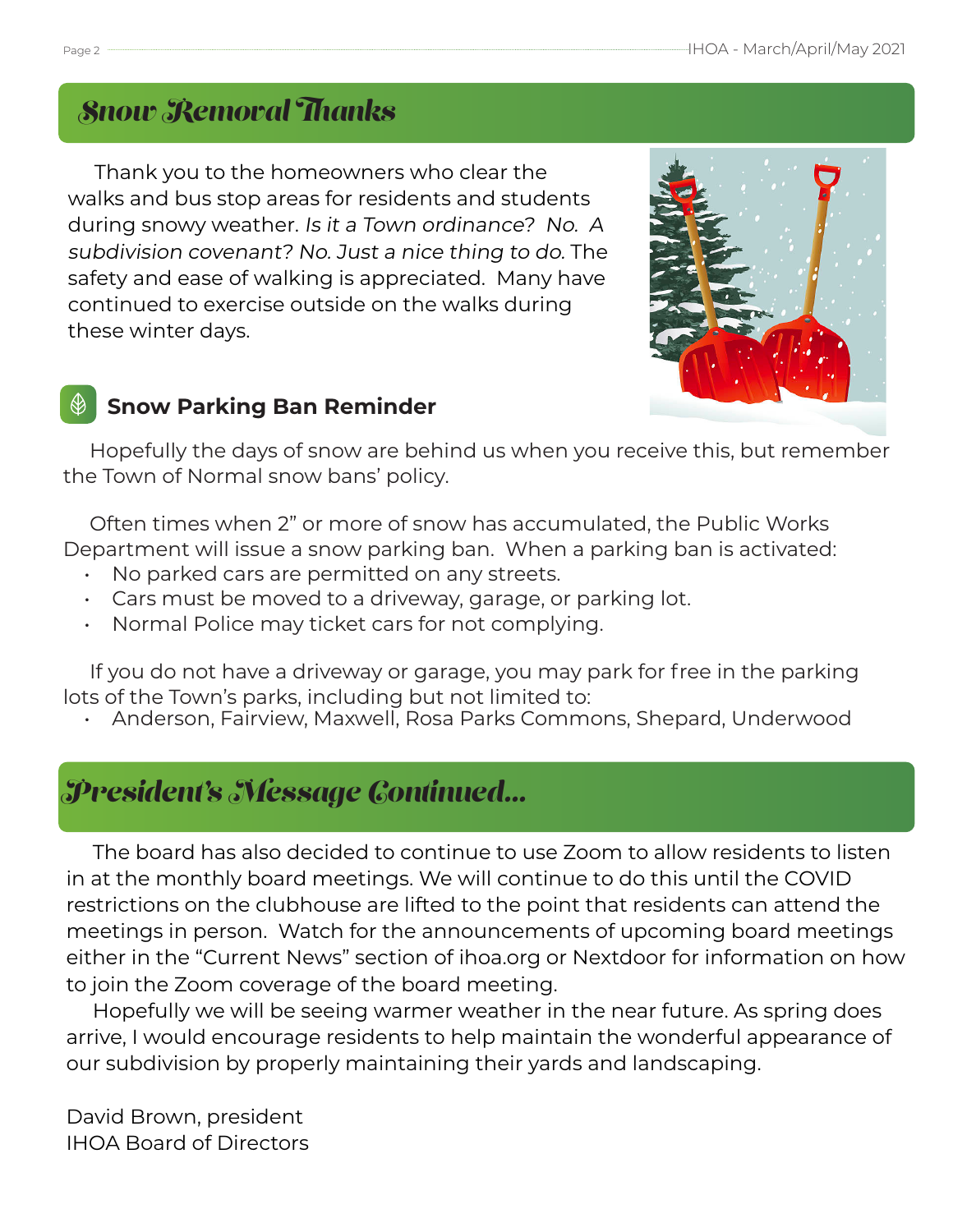### *Preparing for Spring*

#### **Landscape Waste and Mulch**

 Landscape waste is organic yard or garden waste. The collection season is coming – April 1 through December 23, weather permitting. This waste must be placed in open paper bags (leaf bags) or open cans or in a Town-issued landscape waste cart. Waste cannot be placed in plastic garbage bags. **Nonacceptable items include** sticks, dirt, sod, grass clippings and non-organic or woody materials. Landscape waste is picked up on the regular trash day.

 Landscape waste decals for containers are available free of charge at the Library, City Hall reception desk on 2nd floor, the Police Department or Public Works on Warriner Street. The decal is required on carts purchased from the Town. If a non-Town container is used, decals can be used but are not required IF the lid is open.

 Free mulch is available from the Town. They will even load it into a truck or on a trailer on a first come first served basis. Or, you can load it yourself - remember your shovel. Call Public Works to check on availability and hours.

> Contact the Public Works department with questions: 309.454.9571 or go to www.normal.org/publicworks.

#### **Neighborhood Group Garage Sales**

 Ironwood does not plan an annual garage sale weekend based on the size of the development, parking allowed only on one side of the street, traffic pattern and safety complications. If hosting a garage sale, be watchful of parking. Safety is critical on our streets.



The first day of spring is Saturday, March 20!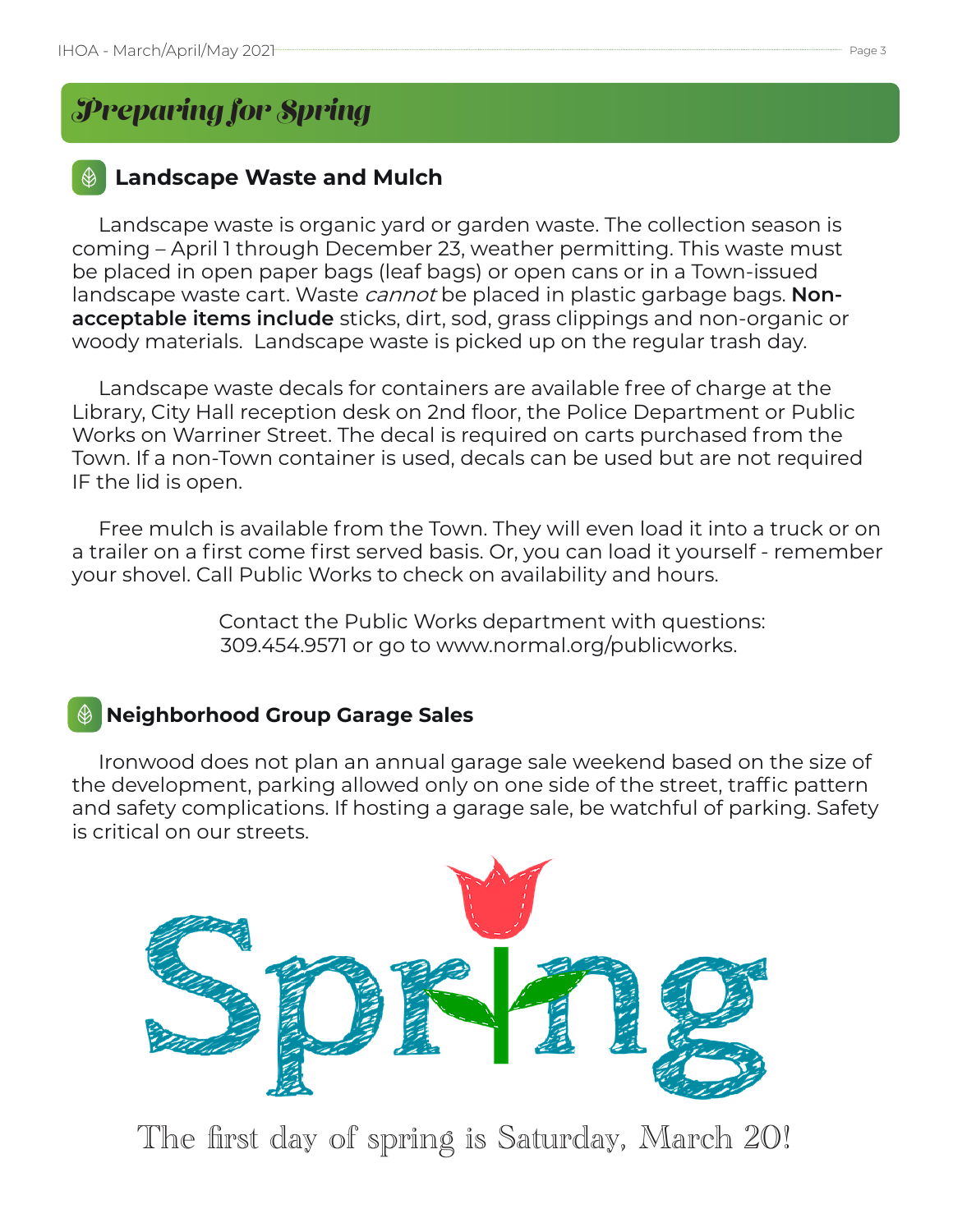

#### **PRIVATE PROPERTY REMINDERS**

- **Garage sales** are limited to three events per calendar year and should not exceed 12 days in total across the events.
- **Contemplating a pool?** Please contact the Town of Normal Inspections Office (309-454-9580) for particulars. Be mindful of subdivision covenants regarding the type of pool and fencing requirements … these are more restrictive than Town code.
- **Town garbage and recycle carts** are required to be stored behind the face of a building, per code. A courtesy reminder can be issued upon request.

 Questions? Contact **Greg Troemel** with questions related to "Anything Private Property" at 309-454-9580 or gtroemel@normal.org

#### **NORMAL POLICE DEPARTMENT**

 In 2020, the Normal Police Department (NPD) began the "Ring Neighbors Public Safety Service" program. This web-based and app interface allows NPD to connect, communicate and share local updates with our community. Community members can post crime and safety alerts and share this information with NPD and others in their area. The service also allows NPD to request video in specified areas to assist in investigations. This service allows NPD to continue its commitment to ensuring the safest community possible and continuing its core values of Honor, Service Innovation and Collaboration.

 Find this service by visiting https://ring.com/neighbors-public-safety-service or by logging into your Ring-branded devices.

 NPD will provide the 2020 crime statistics for the Ironwood area when they become available.

Questions? Contact **Officer Brad Park** at 309-433-3440 or bpark@normal.org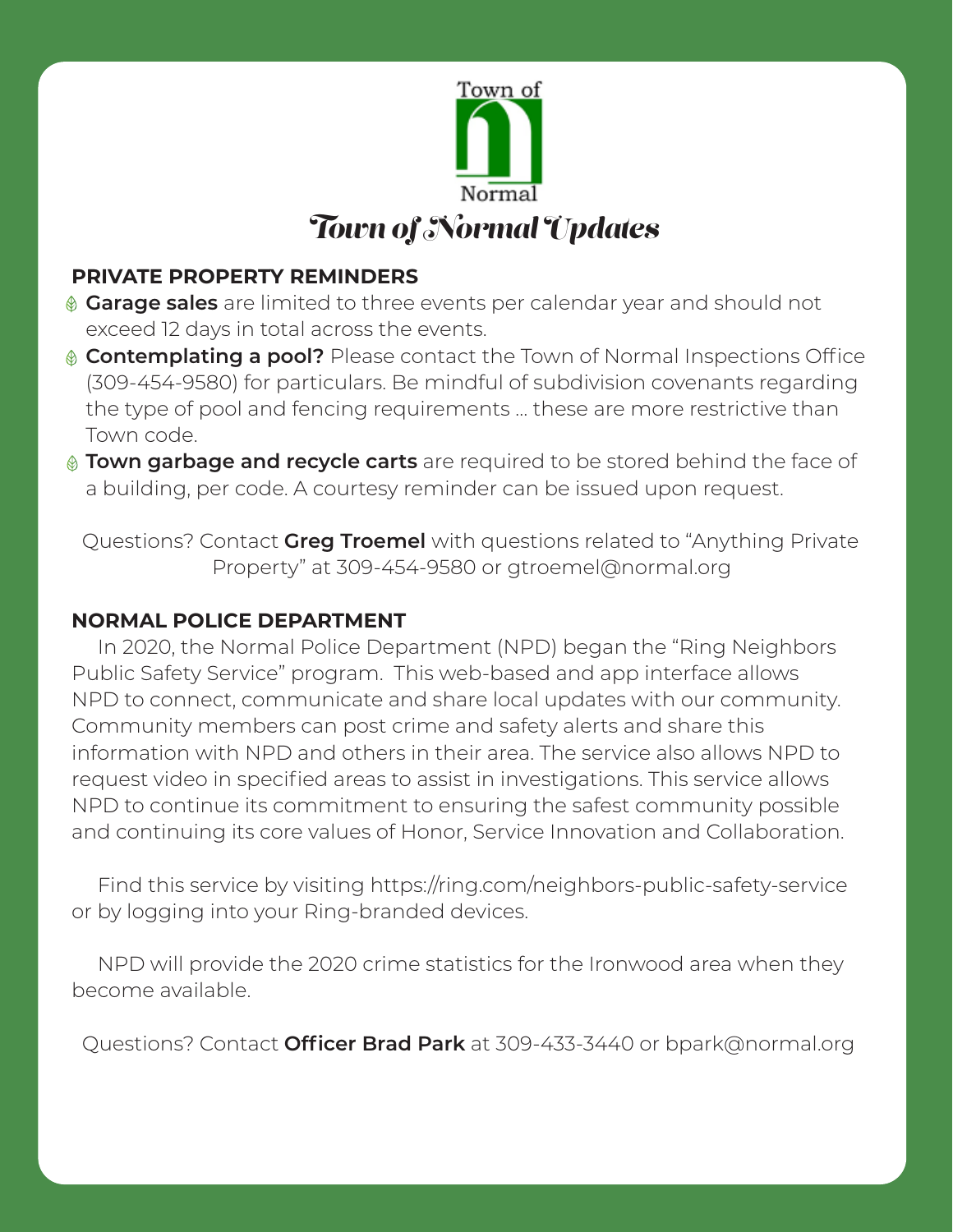#### **NORMAL PARKS & RECREATIONS IRONWOOD GOLF COURSE 2020 Highlights**

 $\textcircled{\tiny{\textcirc}}$  Despite closure in late March through April, play increased year over year. ♦ No rate changes.

New golf carts.

Maintenance completed:

- Renovated women's restroom
- Reduced tee surfaces
- Installed stop signs at all road crossings
- Painted crosswalks
- Purchased aerators for the east pond on Northtown Road
- Seeded prairie grasses and flowers in area south of maintenance barn
- Purchased grass carp and stocked in all of the golf course and Northtown Road ponds to help combat weed issues
- Stocked bass, bluegill and catfish in the east pond on Northtown Road

#### **Looking to 2021**

Planning for:

- Additional cosmetic improvements for the clubhouse
- Installation of aerators on Northtown Lake
- Continued drainage work throughout the year
- Removal of culverts on Hole 17 to reshape area for better drainage
- Continued improvements to the driving range

Questions? Contact **Doug Damery** at 309-454-9544 or ddamery@normal.org

### *IHOA Covenants*

#### *Signs: political, business & organizations*

**Article 4, Section 4 states:** "No sign of any kind shall be displayed to public view on a lot or the common area without the prior written consent of the Association, except customary name and address signs and lawn signs of not more than ten (10) square feet in size advertising a property for sale or rent." **Please consider before agreeing to allow a sign on your property.**

You can read a copy of the covenants on ihoa.org**.**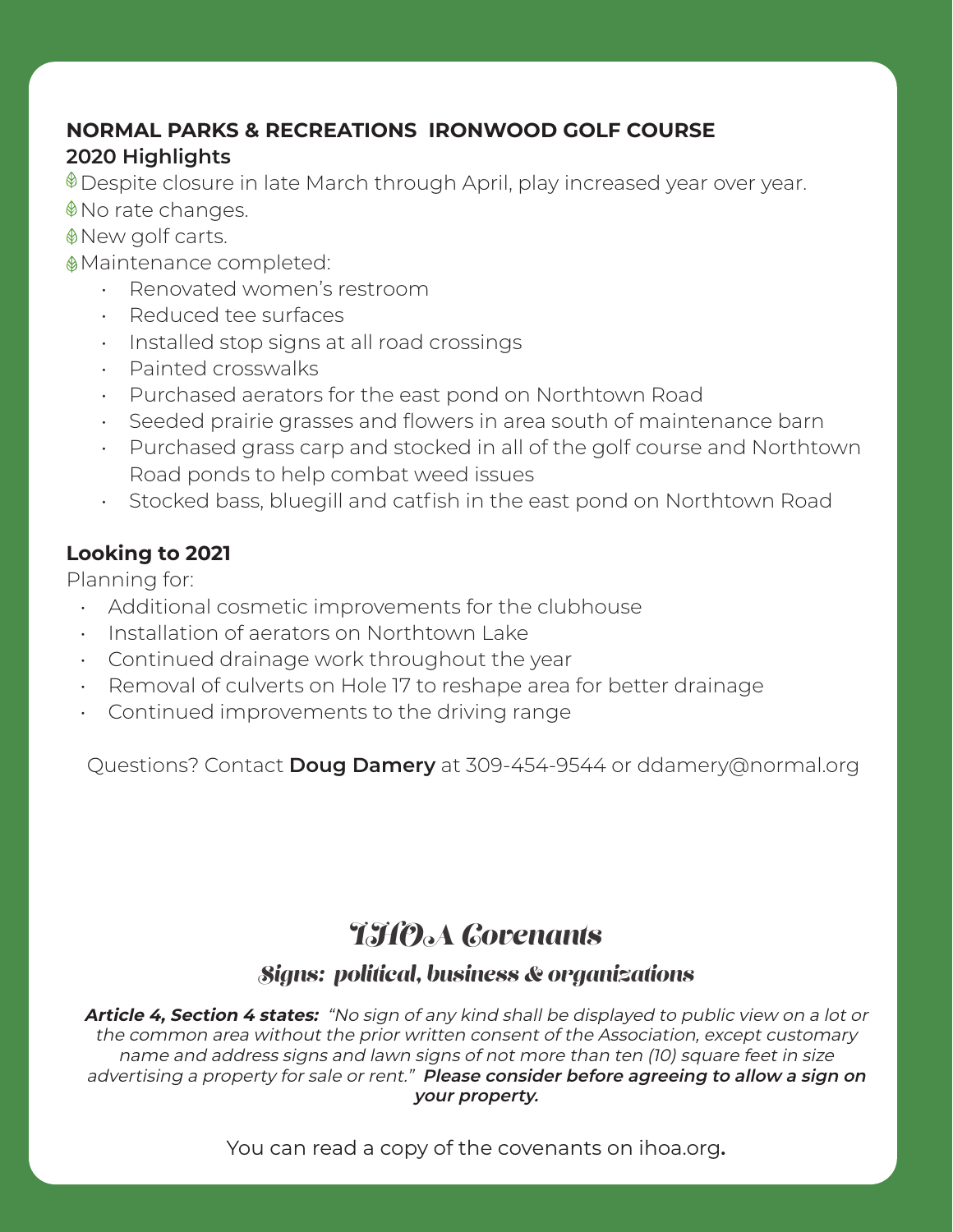### *Course Update*

 As this winter season continues and the cold temperatures persist, I am hoping this article is finding you safe and healthy. I will take this time to update you on a few items concerning the golf course.

 The golf course suffered some significant tree damage with the January 1st ice storm. Our staff has been out removing many of the downed limbs as they are able to do so, but with snow cover currently it limits our abilities to remove everything. Once our staff can get out onto the course and remove ice storm damage we will do so.

 We have also received a few calls and concerns about wildlife in the Ironwood Subdivision. Geese, coyote, and some fox have been topics of concern. Geese have been in large numbers around the ponds and the lakes in the Ironwood area. Recently, there were open areas of water that the geese were certainly attracted to, but once the water froze over completely the geese have been in far fewer numbers. Our staff is taking action to try to deter the geese as much as possible. Some homeowners have mentioned that small rope line, or string at the rear of their properties have been helpful to keep the geese off their property. This may be something to consider in the future as we continue to try to reduce the large population of geese. If you have specific questions regarding this, please feel free to reach out, my office number is below.

 Regarding coyotes and fox, many residents have expressed concern with the growing population in the area. There are some great articles on this topic you can visit the Wildlife in Illinois website.

https://www.wildlifeillinois.org/sightings/coyote-in-my-neighborhood-or-yard/

 With coyotes or fox, it is important that you do not leave your small animal unattended and leaving food for animals outside will also attract them as well. Typically, coyote and fox are skittish so being loud, clapping, yelling will often scare them off.

 If you do see a coyote or fox, alert any neighbors that may have small animals outside or post on the Nextdoor App to alert residents.

 With it being so frigid right now it is hard to think about spring and the golfing season, but hopefully in just a short time we can be on the golf course again. We look forward to another great golf season! If you have any questions or concerns, please reach out to me anytime. My office phone and email are listed below. Thank you and I look forward to continuing the great relationship between the Ironwood HOA and the golf course staff.

Tyler Bain Phone: 309 454 9568 Email: tbain@normal.org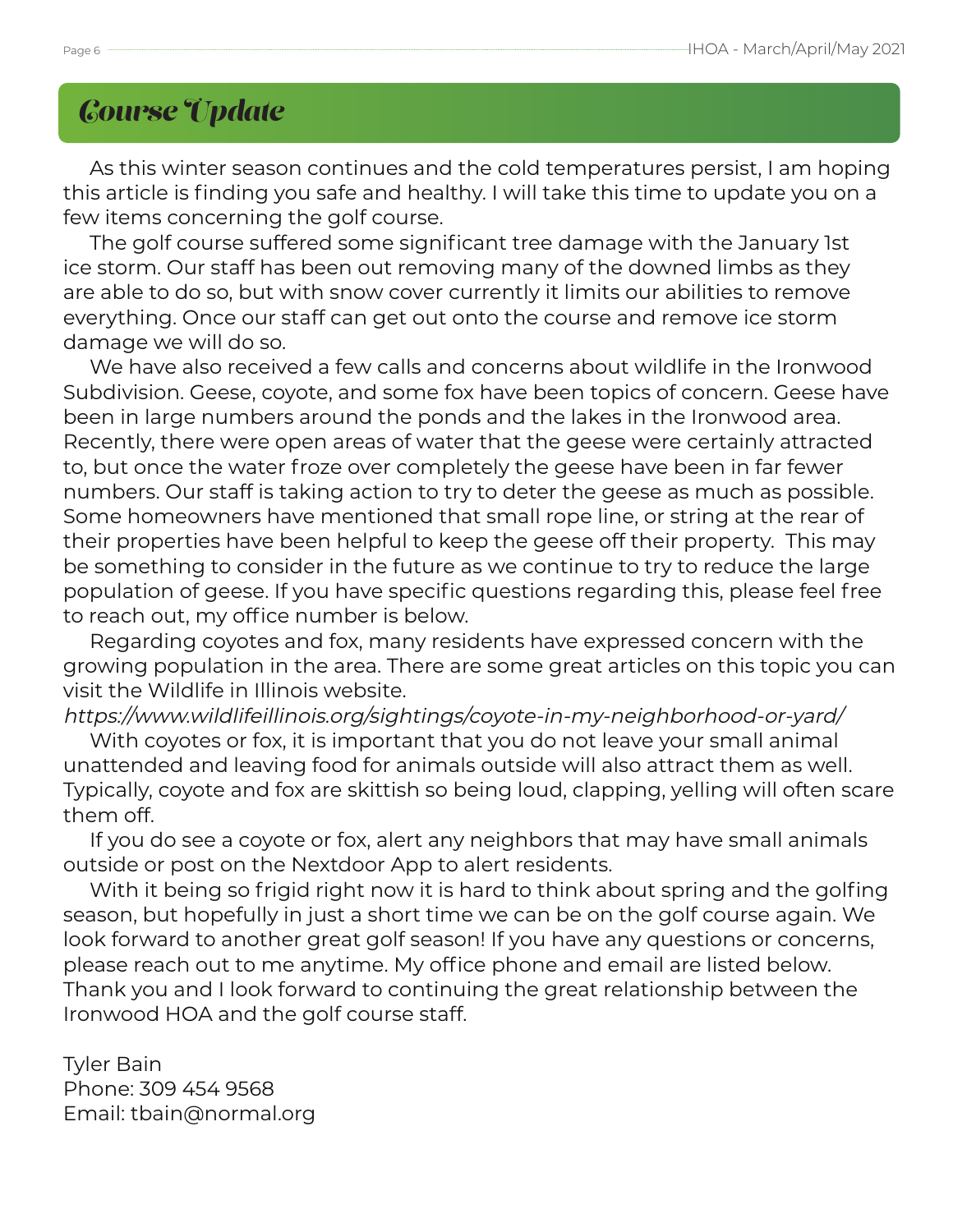### *2020 Ironwood Home Sales*

- 30 Single family detached homes sold in 2020
- 28 were 1.5 and 2 story homes with 2 ranch homes
- $\textcircled{ }$  Sold Price: high was \$475,000 low was \$209,000 with the average of \$274,333
- Days on Market: high was 597 low was 1 day with the average of 61
- 4 Single family attached homes sold in 2020
- $\textcircled{}$  Sold Price: high was \$192,000 low was \$172,000 with the average of \$185,972
- Days on Market: high was 38 low was 2 with the average of 19

Information provided by the Bloomington-Normal Association of Realtors Provided by Floyd Aper, Real Estate Broker with Coldwell Banker Real Estate Group.

### *Fence Survey Results*

 The results of the IHOA Fence Survey were announced at the IHOA Board of Directors meeting on Tuesday, Januayr 12, 2021. Of the 584 households in Ironwood, 233 households responded for a 40% participation rate. The Board discussed the implications of the survey results and decided that, before changing the Board's current policy of only allowing fences required by Town of Normal ordinance around swimming pools, the Board needs to review the current references to fences in the covenants and the fence guidelines that are listed at the end of the by-laws. The results of the survey were:

#### **1. Do you think the IHOA Board should approve all fence requests from homeowners that meet the requirement in the Fence Guidelines?**

 Yes - 153 (66% of respondents, 26% of households) No - 80 (34% of respondents, 14% of households)

#### **2. If the IHOA Board approved all fence requests meeting the above guidelines, how likely would your household be to seek aproval for a fnece?**

 Very likely - 28 (12% of respondents, 5% of households) Likely - 18 (8% of respondents, 3% of households) Neither likely nor unlikely - 49 (21% of respondents, 8% of households) Unlikely - 41 (18% of respondents, 7% of households) Very unlikely - 97 (42% of respondents, 17% of households)

#### **3. If an adjoining neighbor was making a fence requet for their property, would you provide written approval to your neighbor?**

 Yes - 149 - (64% of respondents, 26% of households) No -84 - (36% of respondents, 14% of households)

To read comments of households who responded, visit the Current News section on ihoa.org. \*No identifiable information is shared.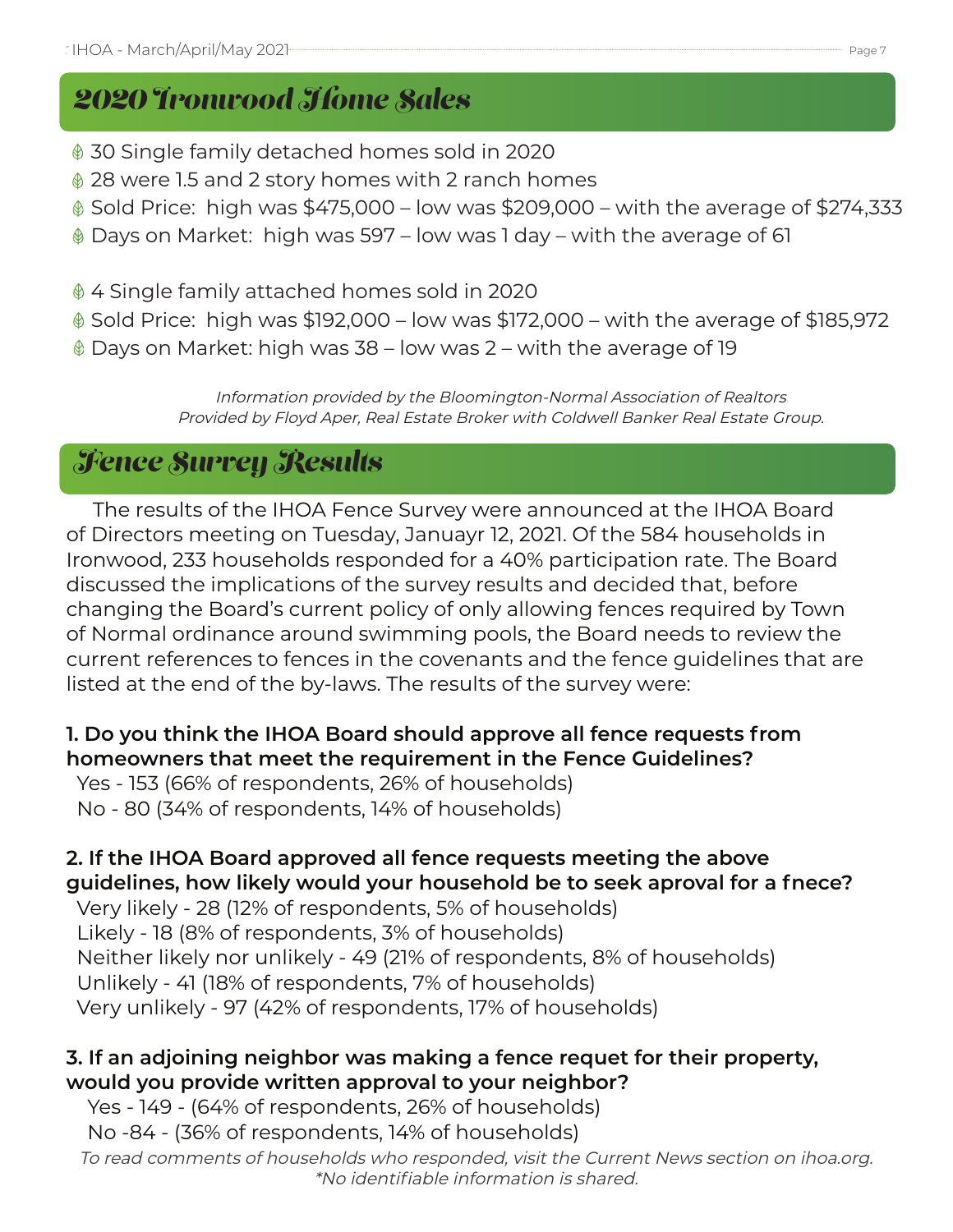## *2021 Budget*

#### Financial Report for Year Ending December 31, 2020 with Annual Budget for 2020 and Adopted 2021 budget

|                                                 | <b>Budget</b><br>2020 | <b>Actual</b><br>2020 | <b>Budget</b><br>2021 |
|-------------------------------------------------|-----------------------|-----------------------|-----------------------|
| Income:                                         |                       |                       |                       |
| Dues Income (584*50)                            | 29,200                | 29,092                | 29,200                |
| Other Income - Corn Belt Capital Credit         |                       | 13                    |                       |
| <b>Total Income</b>                             | 29,200                | 29,105                | 29,200                |
| <b>Operating Expenses:</b>                      |                       |                       |                       |
| Mowing & Trimming (annual contract)             | 16,499                | 16,499                | 16,499                |
| Landscaping/Tree Replacement/Other Maint/Mowing | 6,900                 | 2,454                 | 7,100                 |
| <b>Legal Fees</b>                               | 2,000                 | 639                   | 2,000                 |
| Postage                                         | 600                   |                       | 600                   |
| Insurance                                       | 1,647                 | 1,647                 | 1,647                 |
| Printing                                        | 300                   | 292                   | 300                   |
| <b>Utilities - Corn Belt</b>                    | 350                   | 345                   | 340                   |
| Internet Hosting Fee/Domain Registration        | 320                   | 119                   | 120                   |
| Miscellaneous - Stationery, Labels, Envelopes   | 200                   | 220                   | 138                   |
| Newcomer's Committee                            | 100                   | 211                   | 200                   |
| Rent - PO Box                                   | 140                   | 148                   | 150                   |
| <b>Property Tax</b>                             | 35                    | 35                    | 36                    |
| <b>NAN Dues</b>                                 | 20                    |                       |                       |
| Recording Fee - State of Illinois               | 10                    | 10                    | 10                    |
| Bank Charge - monthly charge, checks            | 79                    | 55                    | 60                    |
| <b>Total Operating Expenses</b>                 | 29,200                | 22,674                | 29,200                |
| Net Income (Loss)                               |                       | 6,431                 |                       |
| Beginning Cash Balance - January 1, 2020        |                       | 7,248                 |                       |
| Ending Cash Balance - December 31, 2020         |                       | 13,679                |                       |

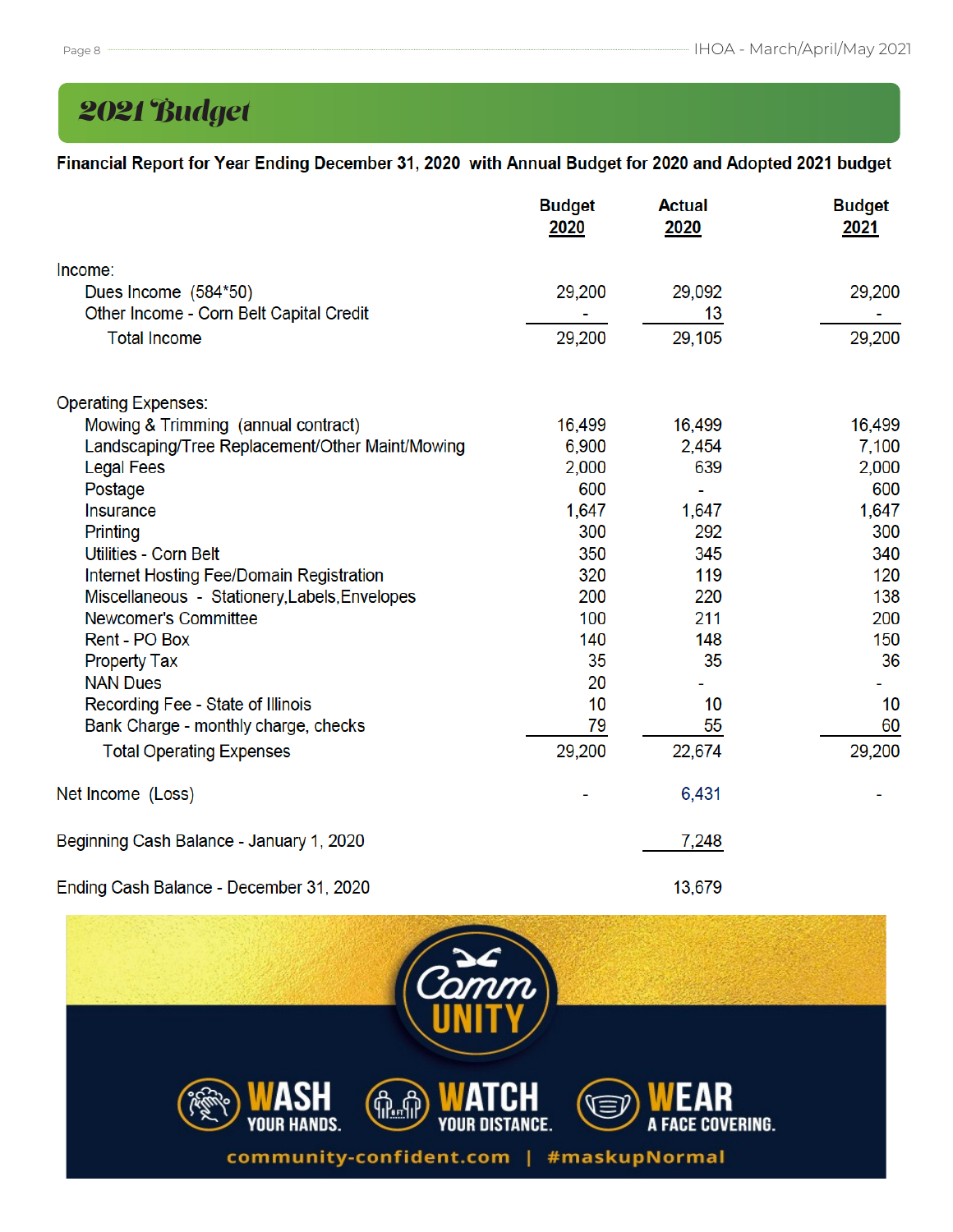### *Comments from Homeowners*

 The board appreciates everyone who shares comments when returning annual dues. All comments are read and shared. Your diligence in keeping your property in a pleasing and eye appealing condition is observed by others and allows Ironwood to be a desirable subdivision to live. Thank you for being part of Ironwood! Below are a few comments received with dues in January.

 Love everything about Ironwood except the noise from the Interstate. More trees or a type of barrier to absorb some of the traffic noise would be most welcomed. Thanks for all you do for the neighborhood.

 It would be honorable to address the issue of "hardwood trees" per our covenants. We have some homes without any after 25+ years. Many losses are visible as the trees age, too.

 Let's strive to keep Ironwood an attractive and desirable place to live… neat appearance to our homes and a friendly atmosphere.

You all are doing a great job. Love living here!

We are looking forward to being a part of this HOA!

 Thank you for all you do to make Ironwood a great place live! You are all appreciated!

 Thank you for mailing this to my winter address.

thank you

## *Join the Board Meetings on Zoom*

 Monthly IHOA Board meetings will be streamed using Zoom while COVID restrictions impact the number of residents able to meet in the clubhouse.

 Residents can share comments or pose questions at the beginning of every meeting. Residents can also contact any board member prior to the meeting to share comments or concerns, and the board can bring that to the meeting.

 Monthly Zoom information will be posted on ihoa.org under the Current News section. Announcements will also be made on Nextdoor.